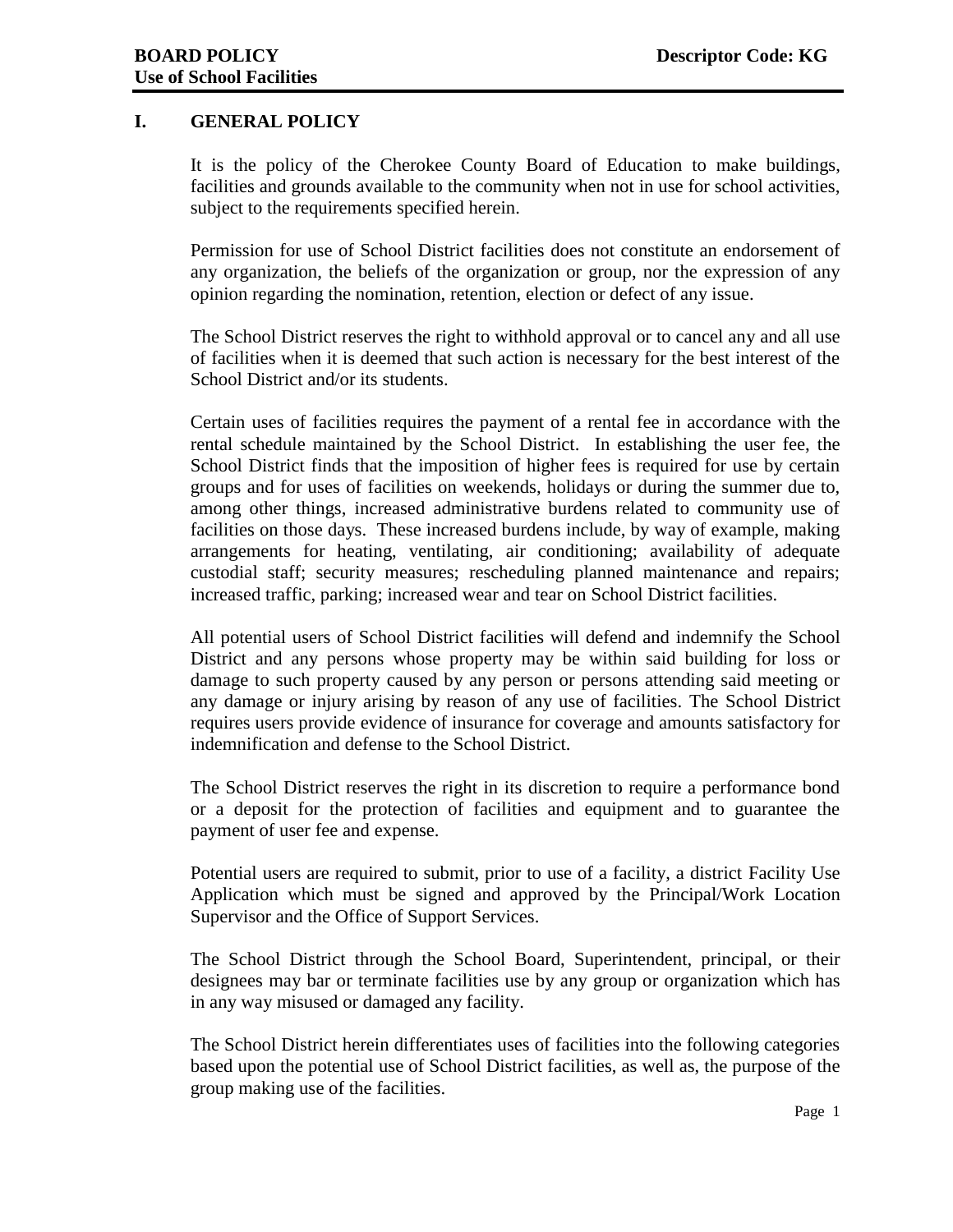#### **II. ELIGIBLE ORGANIZATIONS (By Category)**

# **A**. **Community or Child-Oriented Organization**

#### **1. Adult Groups**

School District-sponsored activities such as wellness programs, employee organizations.

Uses by Cherokee County municipal and governmental agencies, such as the Board of Elections, law enforcement agencies, fire protection agencies, Cherokee County Emergency Management Agency, etc.

Any organization wishing to use School District facilities for the purpose of sponsoring a forum for political candidates in which all candidates are given an equal opportunity to speak or present their views on issues.

Adult groups defined above will not be required to pay a rental fee for their use of School District facilities. The aforesaid groups may be required to pay supervision, security, utility and custodial fees as described herein below.

#### **2. School Allied Groups**

**A school allied exemption is authorized for the following groups (this designation may allow for a waiver of a portion of the fees described within this policy, as determined by the Office of Support Services):**

- PTA;
- School booster clubs;
- Volunteer organizations or foundations established for the purpose of assisting school districts and recognized as tax-exempt under Internal Revenue Code Section 501 (a)(3), or similar foundations, which have applied for such recognition;
- School Councils;
- Cherokee County Educational Foundation (CCEF);
- Volunteer, no-fee student tutorial organizations; and,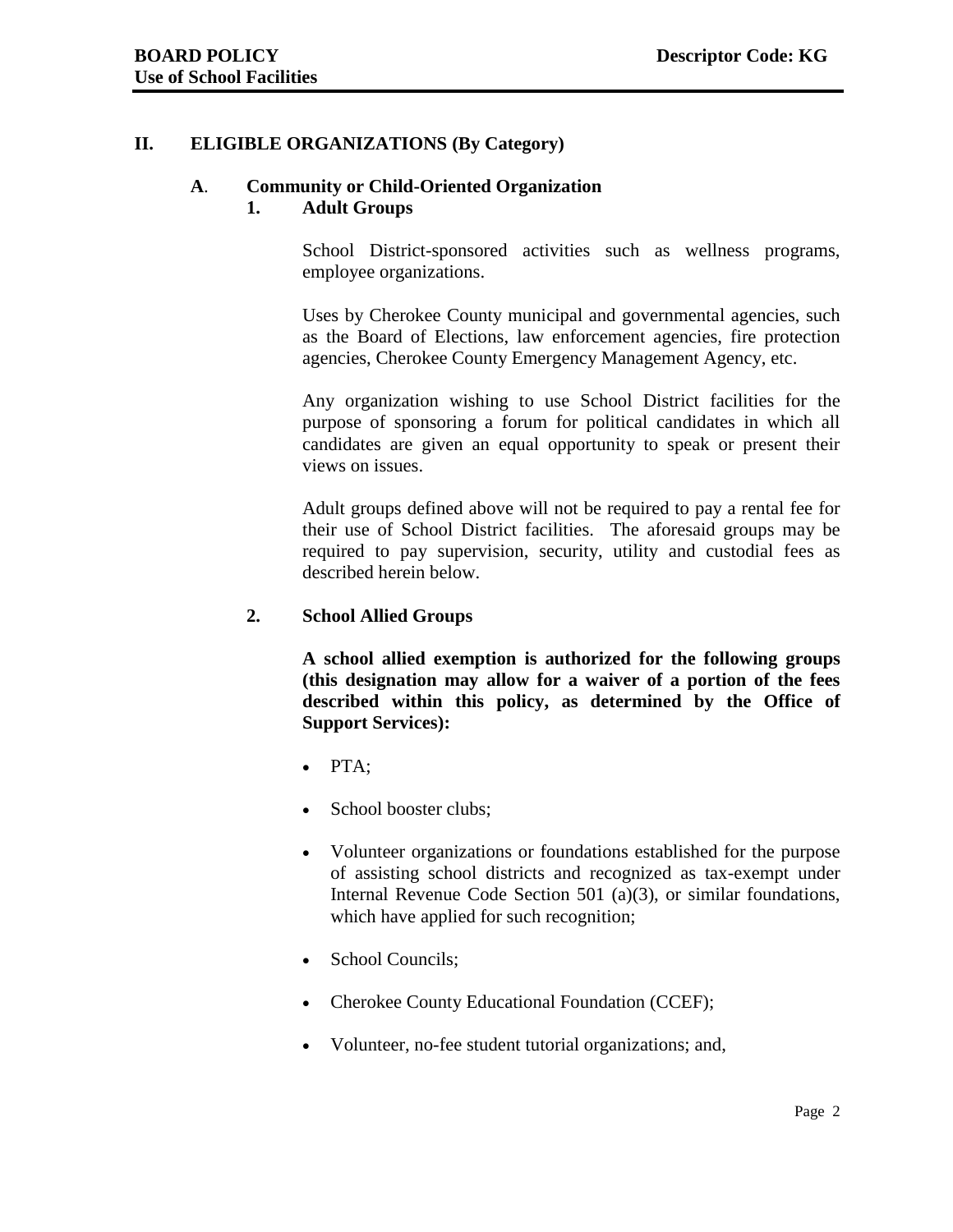• Third party providers contracted with the School District to provide afterschool programs.

#### **3. Children Groups**

Character building recreational and educational groups of school age Cherokee County children such as Boy Scouts, Girl Scouts and recreation associations.

Recreational summer camps or training camps in which the children are charged a fee are not exempted from the rental fee requirement.

Children Groups defined above will not be required to pay a rental fee for their use of School District facilities. The aforesaid group may be required to pay a supervision, security, utility and custodial fee as described herein below.

#### **B. Community Non-Profit Groups**

Cherokee County non-profit community organizations including but not limited to family gatherings, wedding showers or receptions; benefit programs which directly benefit a Cherokee County resident or residents and recreational summer or training camps.

The above user will be required to pay a rental fee as specified herein below, as well as a supervision, security, utility and custodial fee.

#### **C. General Facility Use**

All reasonable uses of School District facilities not previously identified above.

The above user will be required to pay a rental fee as specified herein below as well as a supervision, utility, security and custodial fee.

#### **III. SCHOOL/FACILITY RENTAL FEES**

#### **A. Rental Fee**

Each School District facility is rented on an hourly basis for a minimum of two hours. Each facility has hourly rental rates based upon utilization of the building, as described in the School District's facility rental guidelines. If any portion of an hour is exceeded during a rental period, the hourly billing "rounds-up" and includes the additional hourly charge for extended use. All rental fees reflect and are based upon the original intended use of the facilities. A listing of the current rates for School District facilities use may be obtained in the School District's online Principals' Handbook, Facility and Materials Management Section [\(www.cherokee.k12.ga.us\)](http://www.cherokee.k12.ga.us/).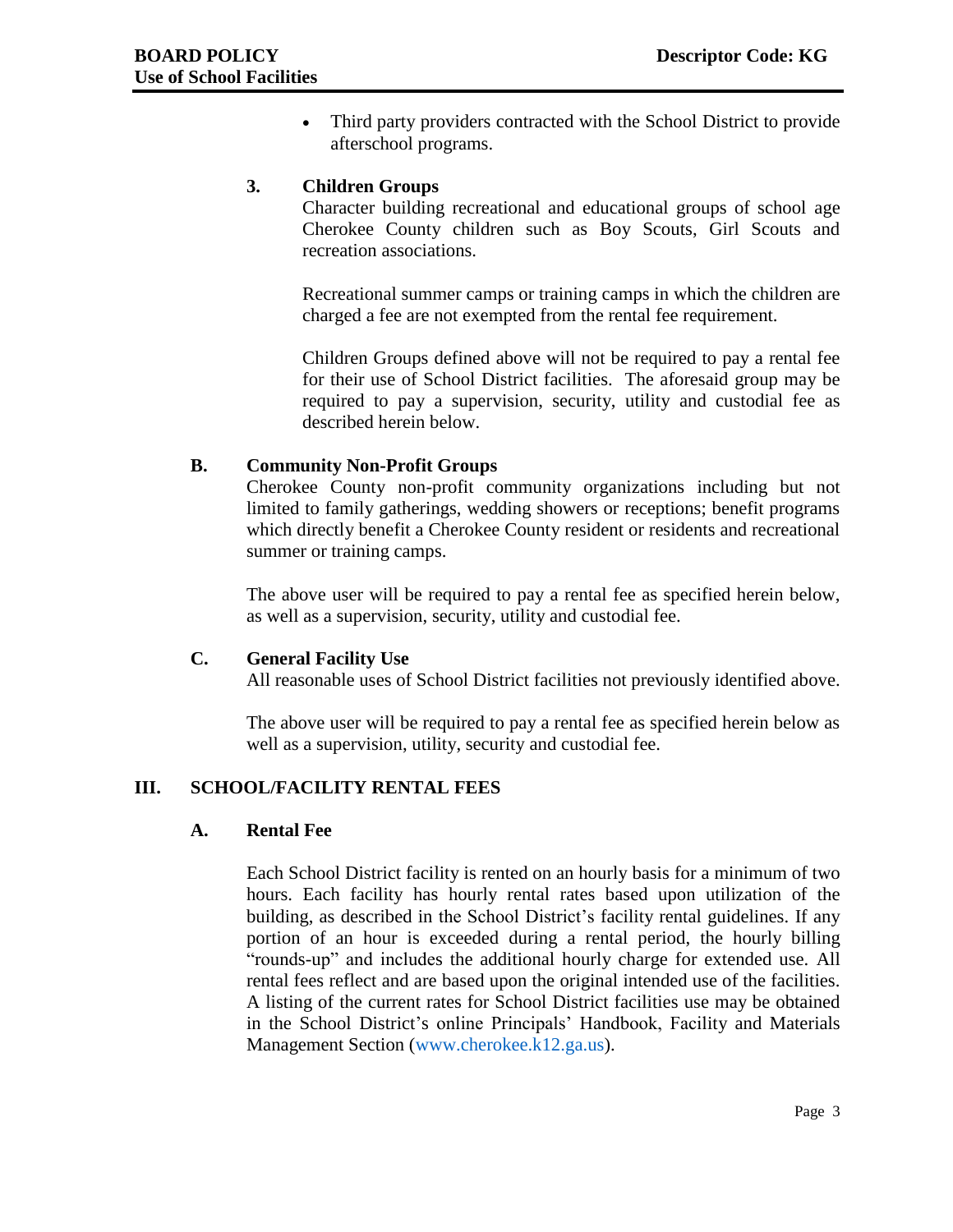## **B. Distance Learning**

Where the School District enters into written partnership agreements to provide opportunities for distance learning by staff, specific guidelines, procedures and fees in this regard will be specified in the agreement, recommended by the Superintendent and approved by the School Board.

## **C**. **Extended Use**

Extended use of school facilities requires a separate lease agreement, which must be recommended by the Superintendent and approved by the School Board.

## **D. Supervision Fee**

For each said use, the organization or group making use of a facility will pay a supervision fee to the School District. Where supervision is required, the employee(s) designated by the Principal will be paid at his/her regular hourly rate or at his/her over-time rate, if required.

The Office of Support Services may waive the supervision fee in the event the contemplated use of said facility is during times when the facility would normally be open and supervision available. That Office may waive said fee for uses that do not require direct supervision.

#### **E. Custodial Fee**

For each said use, the organization or group making use of a facility will pay a custodial fee to the service provider.

The Office of Support Services may waive the aforesaid fee for uses of facility by a group which does not require maintenance (clean up). Even if initially waived, a fee will be assessed if utilization of a facility requires custodial service after an event/activity is held.

#### **F. Security Fee**

If it is determined that security is required, the user will be informed by the principal or designee that police officers of the Cherokee County School Police Department will be required to be present during use of the facility for such purposes before approval will be given. Officers of the Cherokee County School Police Department will receive compensation at his/her overtime rate. The Office of Support Services may waive the aforesaid fee in the event that use of the facility is during regular school/business hours and school police personnel are present on the campus.

If an officer(s) of the Cherokee County School Police Department is not available, security will be arranged by the Cherokee County School Police Department through their contacts with other local law enforcement agencies having jurisdiction within Cherokee County. The user will be informed of the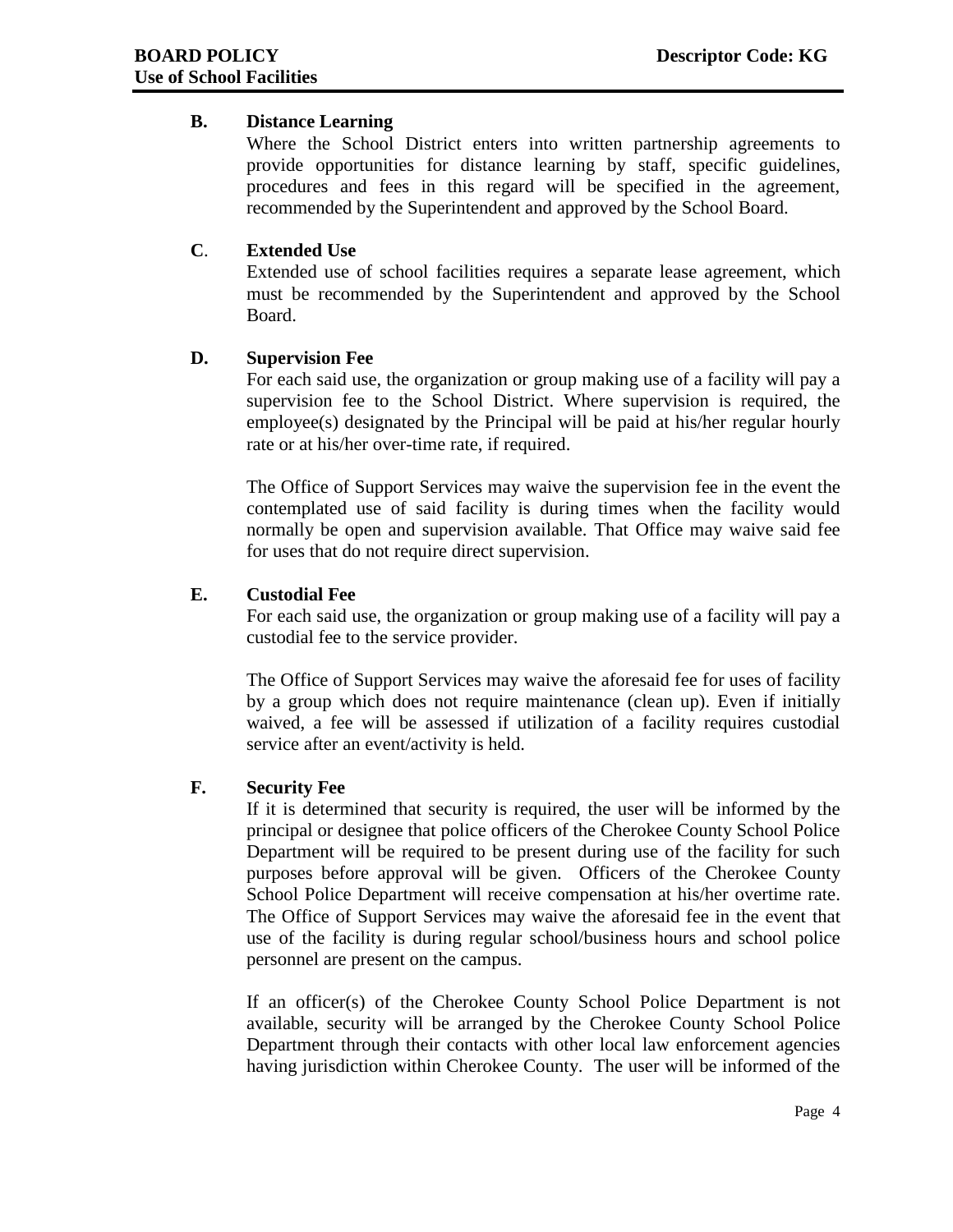rates and payment procedures, since these may vary among other local law enforcement agencies.

## **G. Utility Fee**

For each said use, the organization or group making use of the School District facility will pay a utility fee based upon current cost factors for providing heating/cooling/ventilating, lighting, water/sewer usage, garbage pickup, etc. These cost factors will be adjusted from time to time to reflect current costs for these expenses/services.

## **H. Gymnasium/Field Maintenance Fee**

Youth sports league play accelerates wear on hardwood gym floors and outdoor fields. This requires additional refinishing to maintain an acceptable playing surface on gymnasium floors.

## **IV. MISCELLANEOUS**

Community use of School District facilities is on a first-come, first-served basis.

The School District does not rent laboratories (computer, science, automotive, etc.) for community use, unless specifically designated in written, systemic partnership agreements recommended by the Superintendent and approved in advance by the School Board.

Signage created by School District facility users must not be placed on School District property until the day prior to utilization of the facility and must be removed immediately after each use. Signage, billboards and other communications relative to events held by users at School District facilities must not imply a permanent, exclusive relationship between the organization and the School District. Signage for these purposes requires prior approval of the worksite location supervisor/principal. No permanent signage may be erected by a School District facility user.

#### **V. SPECIAL USE DETERMINATION**

Some community activities and events are not compatible with the utilization of public school buildings, facilities and/or grounds:

- a. Animal shows and exhibits.
- b. For-profit bingo, except PTA-sponsored activities that are consistent with state law.
- c. Direct selling of products and services on school premises, except PTAsponsored activities.
- d. Overnight lodging activities.
- e. Other activities or events with inherently high risk of bodily injury or property damage to facilities and/or participants and/or spectators or increased School District exposure to other related losses or expenses.
- f. Private sector tutoring, therapy and/or private school classes.